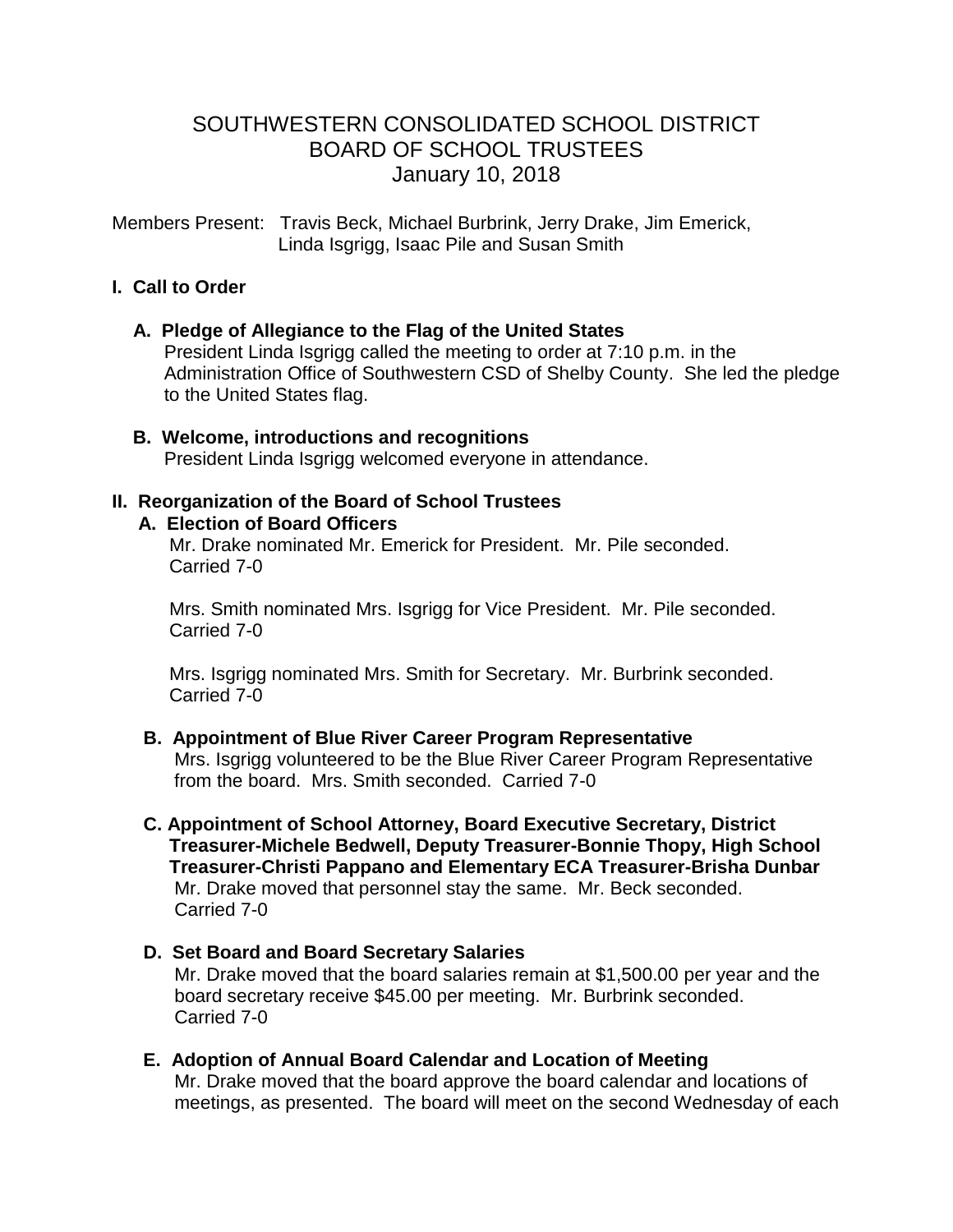month except for the May meeting which will be moved to the 3<sup>rd</sup> Wednesday so office personnel can attend the IASBO annual meeting Mr. Beck seconded. Carried 7-0

### **III. Public Comments**

None

### **IV. Consent Items and Claims**

#### **A. Approval of minutes of the previous meeting**

Mr. Beck moved and Mr. Burbrink seconded the motion to approve the minutes of previous meetings. Carried 7-0

#### **B. Approval of accounts payable vouchers**

 Mr. Isgrigg moved and Mrs. Smith seconded the motion to approve the accounts payable vouchers as presented. Carried 7-0

 Mrs. Bedwell asked that the board approve the year-end transfers for 2017. Mr. Drake moved and Mrs. Smith seconded. Carried 7-0. Mr. Beck requested clarification on account numbers for transfers and Mrs. Isgrigg seconded. Carried 7-0. This item will be discussed at the work session.

#### **V. Business & Financial Report**

#### **A. Financial Report**

 Mr. Emerick informed the board that the financial report was in their packets. No questions were asked regarding the report.

#### **B. Extracurricular and Cafeteria Account Report**

Mr. Emerick informed the board that the extracurricular and cafeteria reports were in their packets. No question were asked regarding the reports.

#### **VI. New Business**

### **A. Second reading and recommend adoption of NEOLA policies, Volume 30, No. 1.** Mr. Beck moved and Mrs. Smith seconded. Carried 7-0

- **B. Recommend approval of the Conflict of Interest Disclosure** Mr. Beck, board member and vendor, received approval. Mrs. Isgrigg moved and Mr. Pile seconded. Carried 7-0
- **C. Recommend approval of the 2018 contract for the school attorney** Mrs. Isgrigg moved and Mr. Beck seconded. Carried 7-0
- **D. Recommend approval to cancel outstanding checks that have not cleared the bank within two years of the date of issue.** Mrs. Isgrigg moved and Mrs. Smith seconded. Carried 7-0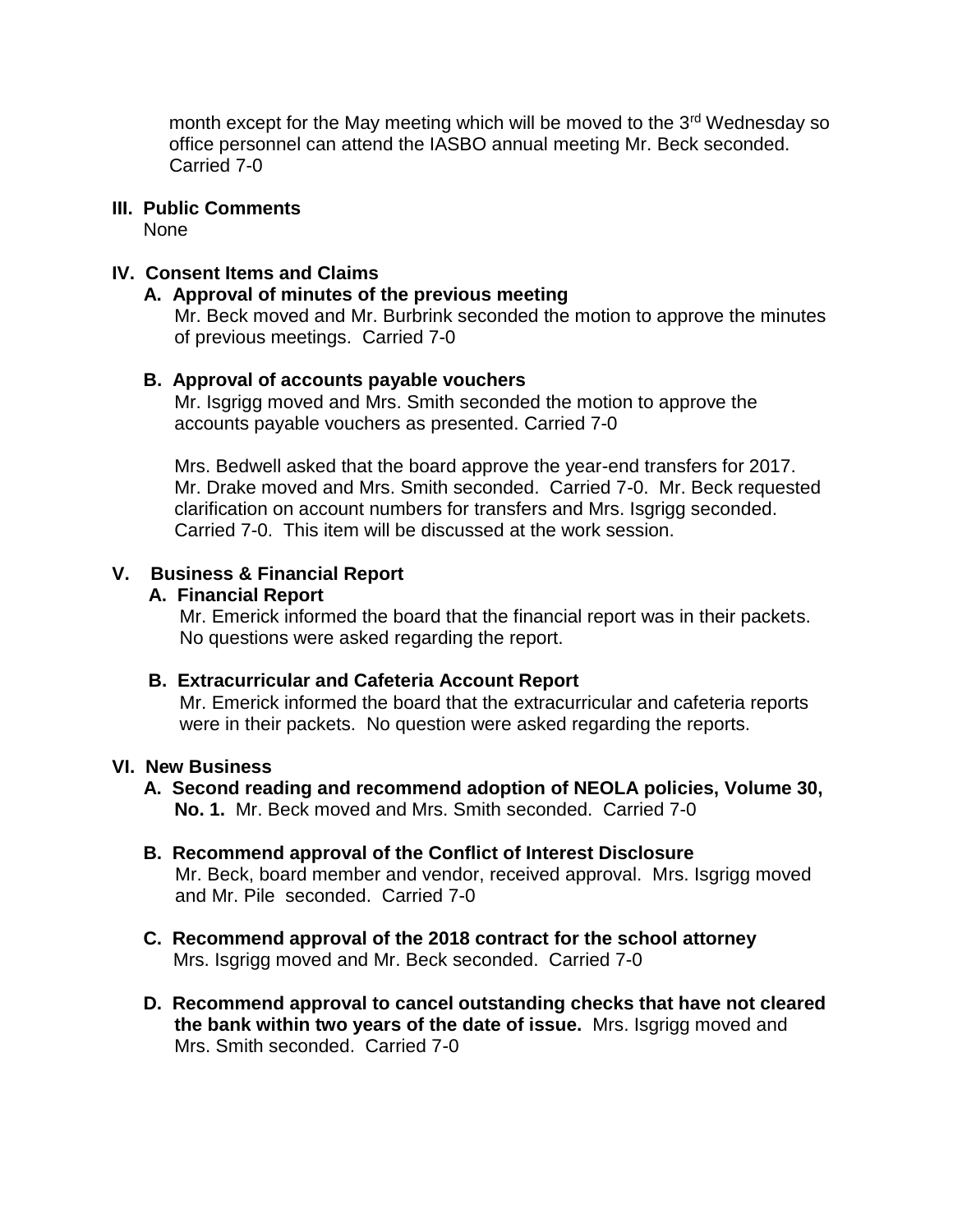#### **E. Recommend the acceptance of grants**

• \$9000 for the Giving Thanks grant award from the Indiana Dairy Association

Mr. Pile moved and Mrs. Smith seconded. Carried 7-0

#### **F. Recommend the acceptance of donations**

- \$100.00 from Mt. Gilead Baptist Church Deacon's Fund for the Spartan Cupboard
- \$50.00 from Mt. Auburn Christian Church for the Spartan Cupboard

Mr. Beck moved and Mr. Pile seconded. Carried 7-0

 **G. Recommend the approval of out-of-state or overnight field trips** None

#### **H. Other**

# **Recommend the transfer of \$3,606.32 unspent retirement severance bond money to the Rainy Day Fund**

Mr. Pile moved and Mr. Beck seconded. Carried 7-0

### **Recommend approval of the Facilities Use Form**

Mrs. Isgrigg moved and Mrs. Smith seconded. Carried 7-0

#### **VII. Reports & Presentations**

### **A. Principal Reports**

Mr. Chase asked the steering team for help with Graduation Pathways. He also talked about adjustments that had been made while going through Guiding All Kids, which was a school counseling model. Mr. Chase also mentioned that 100% of our seniors passed the Math ECA and 98% of our seniors passed the Language Arts ECA.

 Mr. Edwards spoke about the process that our preschool has been going through to become accredited. He also informed the board that Preschool/ Kindergarten roundup will be in Mid-March. Mr. Edwards updated the board on the Robotics Competition and how participation in it has grown.

### **B. Facilities Manager Report**

Mr. Cooper informed the board that J & J Excavating finished the discus and softball field. He also said that Capital City Fence would reinstall the outfield fence on the diamond. Mr. Cooper also mentioned that the street lights inside the track need to be replaced and he would get quotes on completing that work.